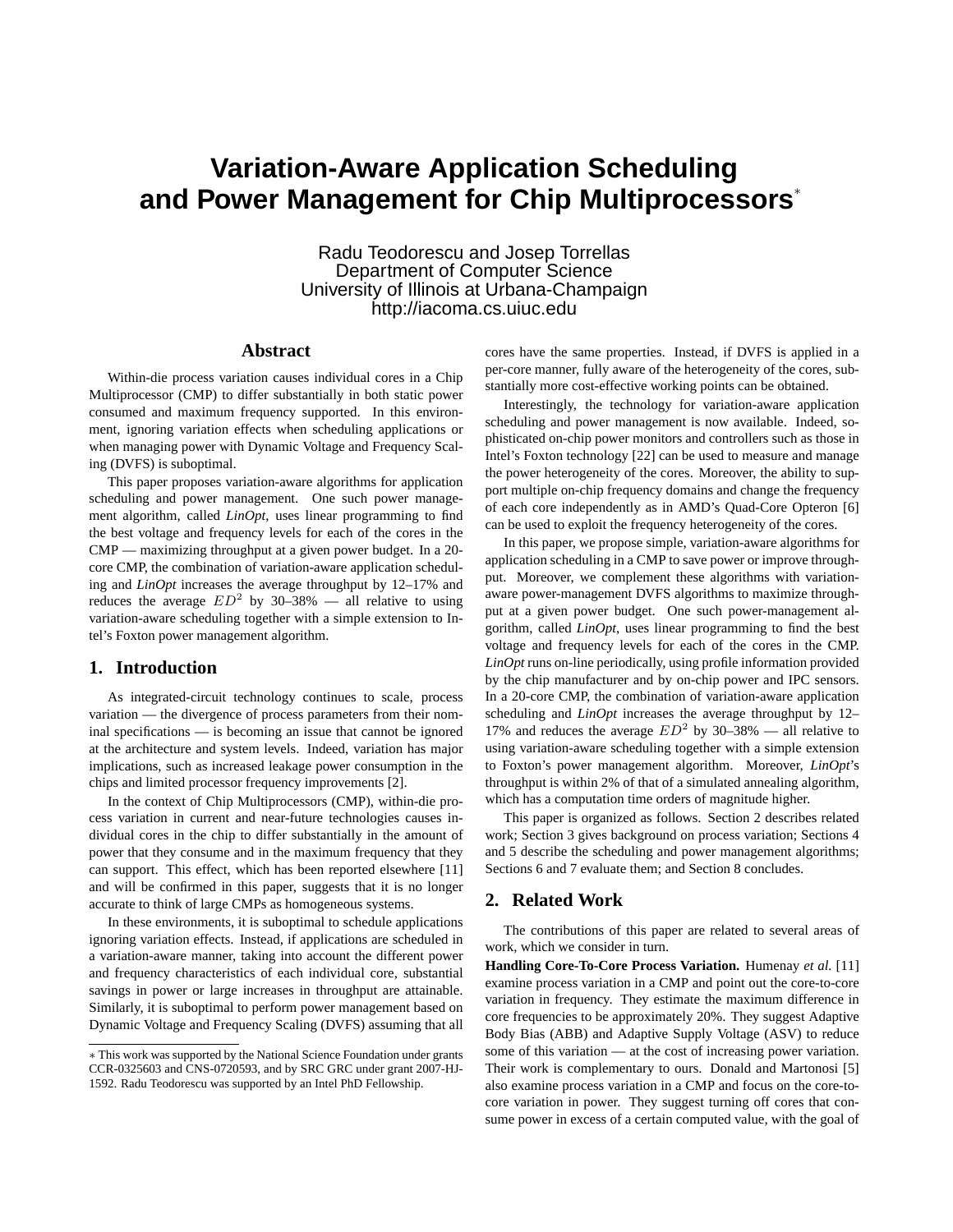maximizing the chip-wide performance/power ratio. We combine application scheduling and global DVFS power management.

**Scheduling for Heterogeneous Architectures.** Balakrishnan *et al.* [1] study how heterogeneous CMPs impact parallel workloads. They suggest fine-granularity threading as a solution for alleviating the performance instability caused by heterogeneous CMPs. Kumar *et al.* [18] propose a CMP with different-complexity cores and the same ISA. The goal is to reduce power consumption by using the simpler, more power-efficient cores to run memory-bound applications. They schedule applications to cores based on application ILP, and adapt to phase changes within an application. Our work considers design-identical cores that are affected by variation. Since we do not know beforehand the power and frequency of each core, this information is obtained post-manufacturing and is unique to each CMP.

**Scheduling for Power Management.** Li and Martinez [19] optimize a parallel workload running on a CMP by dynamically changing the number of active processors and the voltage and frequency levels at which the CMP runs. They apply DVFS chip-wide rather than independently per core, which reduces the flexibility and impact of the optimization. Kadayif *et al.* [15] enable embedded systems to exploit the heterogeneity of workloads. Specifically, they use the compiler to assign different voltages and frequencies to different processors depending on the characteristics of the workload.

Isci *et al.* [12] consider a 4-core CMP with core-level DVFS (i.e., the voltage and frequency levels are changed independently in each core). They examine different DVFS policies for high performance and for power efficiency. Their solutions are primarily based on the exhaustive search of the solution space. Because of this, the solutions are not scalable to large systems. In this paper, we consider a large CMP with process variation. As a result, both application scheduling and power management have to be variationaware. Moreover, given the large design space, we need to use an intelligent way to prune the design space.

Herbert and Marculescu [10] examine the tradeoffs of using different DVFS granularities (i.e., the number of cores in the same voltage-frequency domain). They find that having a small number of cores per domain produces the most complexity-effective design.

Other researchers like Heo *et al.* [9] and Stavrou and Trancoso [34] minimize power density or temperature hot spots by judiciously scheduling jobs or migrating them from core to core.

In embedded systems, linear programming has been used to solve the problem of scheduling tasks on CMPs [33]. The goal is to minimize power while meeting strict timing constraints. Our optimization approach is different, since we do not have timing constrains. Moreover, due to variation, our cores are heterogeneous.

**Core-Level DVFS and Power Controllers.** State-of-the-art processor chips often have multiple voltages — for example, giving memory arrays a slightly higher voltage than the core for reliability reasons. However, the first general-purpose CMP to support a form of core-level DVFS is the AMD Quad-Core Opteron [6]. In this chip, the frequency of each core can be set independently, although all cores have the same voltage. Currently, multiple on-chip voltages are provided by off-chip voltage regulators, which are bulky and costly. Recent work by Kim *et al.* [16] describes designs of on-chip regulators. They are able to perform voltage changes in nanoseconds rather than in microseconds, and consume little energy. Designs similar to these will enable wide use of core-level DVFS.

Given the importance of power, power management control is an area of high interest. Perhaps the most sophisticated design is Intel's Foxton technology [22], which has been implemented in the Itanium II processor. Foxton is a control system that maximizes performance while staying within target power and temperature. It consists of power and temperature sensors, and a small on-chip hardware controller. If the power consumption is less than the target, the controller increases the core voltage — and the frequency follows. The opposite occurs if the power is over the target. Both cores in the Itanium II have the same voltage and frequency.

## **3. Background: Process Variation**

Process variation refers to changes in transistor parameters beyond their nominal values, and results from manufacturing difficulties in very small feature technologies [2]. For the purposes of modeling and analysis, variation is generally broken down into dieto-die (D2D) and within-die (WID). WID variation can be further divided into systematic and random effects. In this work, we focus on WID variation, which has a direct effect on core-to-core variation in power and frequency within a CMP.

Several transistor parameters are affected by variation. Of key importance are the threshold voltage  $(V<sub>th</sub>)$  and the effective gate length  $(L_{\text{eff}})$ . These parameters directly impact a transistor's switching speed and leakage power. The higher the  $V_{\text{th}}$  and  $L_{\text{eff}}$ variation is, the higher the variation in transistor speed across the chip is. This typically results in slow processors, since the slower transistors end up determining the frequency of the whole processor. In a CMP, the result is that different cores support different frequencies. Also, as  $V_{\text{th}}$  varies, transistor leakage varies across the chip. However, low- $V_{\text{th}}$  transistors consume more power than high- $V_{th}$  transistors save. As a result, with variation, chips consume substantially more leakage power. In a CMP, different cores leak different amounts.

Chip manufacturers hardly release any measurements on process variation for current or future technologies. As a result, we rely on statistical models of variation (e.g., [11, 20, 21, 28, 30, 37]) driven by values projected by the ITRS [14]. In this paper, we use the VARIUS model [30, 37], which we briefly summarize here.

To model systematic variation, the chip is divided into a grid. Each grid point is given one value of the systematic component of the parameter — assumed to have a normal distribution with  $\mu = 0$ and standard deviation  $\sigma_{sys}$ . Systematic variation is also characterized by a spatial correlation, so that adjacent areas on a chip have roughly the same systematic component values. The spatial correlation between two points  $\vec{x}$  and  $\vec{y}$  is expressed as  $\rho(r)$ , where  $r = |\vec{x} - \vec{y}|$ . To determine how  $\rho(r)$  changes from  $\rho(0) = 1$ to  $\rho(\infty) = 0$  as r increases, the spherical function is used. The distance at which the function converges to zero is when there is no significant correlation between two transistors. Such distance is called  $\phi$ .

Random variation occurs at the level of individual transistors. It is modeled analytically with a normal distribution with  $\mu = 0$  and standard deviation  $\sigma_{ran}$ . Since the random and systematic components are normally distributed and independent, their effects are additive, and the total  $\sigma$  is  $\sqrt{\sigma_{ran}^2 + \sigma_{sys}^2}$ . In the model,  $V_{th}$  and  $L_{\text{eff}}$  have different values of  $\sigma$ .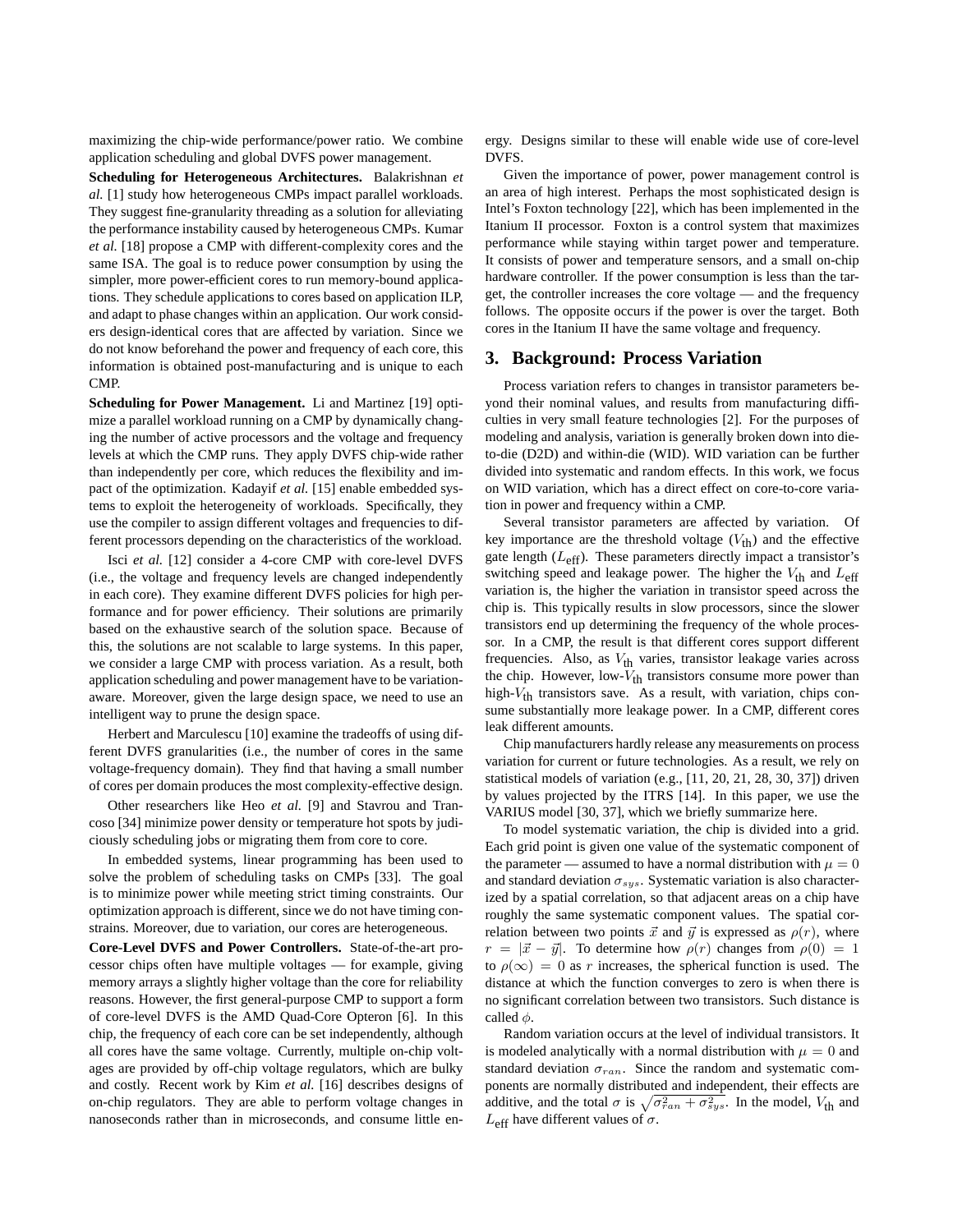| Algorithms to Minimize Power                                        |                                                                                                            |  |  |  |  |  |  |  |
|---------------------------------------------------------------------|------------------------------------------------------------------------------------------------------------|--|--|--|--|--|--|--|
| Random                                                              | Map threads on cores randomly                                                                              |  |  |  |  |  |  |  |
| VarP                                                                | Map threads randomly on cores with lowest static power                                                     |  |  |  |  |  |  |  |
| VarP&AppP                                                           | Map threads with highest dynamic power on cores with lowest static power                                   |  |  |  |  |  |  |  |
| Algorithms to Maximize Performance                                  |                                                                                                            |  |  |  |  |  |  |  |
| Random                                                              | Map threads on cores randomly                                                                              |  |  |  |  |  |  |  |
| VarF                                                                | Map threads randomly on cores with highest frequency                                                       |  |  |  |  |  |  |  |
| VarF&AppIPC                                                         | Map threads with highest IPC on cores with highest frequency                                               |  |  |  |  |  |  |  |
| Algorithms to Maximize Performance at a Power Budget $(P_{target})$ |                                                                                                            |  |  |  |  |  |  |  |
| $Random+Poston*$                                                    | Map threads on cores randomly and reduce $(V_i, f_i)$ of cores round robin to meet $P_{target}$            |  |  |  |  |  |  |  |
| VarF&AppIPC+Foxton*                                                 | Map threads on cores with $VarF\&AppIPC$ and reduce $(V_i, f_i)$ of cores round robin to meet $P_{target}$ |  |  |  |  |  |  |  |
| VarF&AppIPC+LinOpt                                                  | Map threads on cores with $VarF\&AppIPC$ and use $LinOpt$ to meet $P_{target}$                             |  |  |  |  |  |  |  |
| VarF&AppIPC+SAnn                                                    | Map threads on cores with $VarF\&AppIPC$ and use <i>SAnn</i> to meet $P_{target}$                          |  |  |  |  |  |  |  |

**Table 1.** Algorithms for application scheduling and power management.

# **4. Application Scheduling and Power Management under Process Variation**

In an environment with process variation, each processor in a CMP typically consumes a different amount of power and can support a different maximum frequency. Given that the core-to-core differences can be substantial, it makes sense to schedule applications and perform power management as if the variation-affected CMP was a heterogeneous system.

In this environment, there are two high-level design issues (Table 2). The first is whether the different cores of the CMP have to cycle at the same frequency (Uniform Frequency) or not (Non-Uniform Frequency). The second is whether the frequency and voltage of the cores can be changed dynamically (DVFS) or not (No DVFS). For these configurations, we present a set of simple variation-aware algorithms for application scheduling and power management, aimed at minimizing power or maximizing performance. Note that the scheduling algorithms are intended to complement the other scheduling criteria used by the OS, such as priority, fairness, or starvation-avoidance. In the following, we assume that the number of threads is less than or equal to the number of cores.

|             | Uniform Frequency    | Non-Uniform Frequency      |  |  |  |  |
|-------------|----------------------|----------------------------|--|--|--|--|
| No          | Name: UniFreq        | Name: <i>NUniFreq</i>      |  |  |  |  |
| <b>DVFS</b> | - Minimize Power     | - Minimize Power           |  |  |  |  |
|             |                      | - Maximize Perform.        |  |  |  |  |
|             | Name: $Unifreq+DVFS$ | Name: <i>NUniFreq+DVFS</i> |  |  |  |  |
| <b>DVFS</b> | - Maximize Perform.  | - Maximize Perform.        |  |  |  |  |
|             | at a Power Budget    | at a Power Budget          |  |  |  |  |

**Table 2.** CMP configurations for application scheduling and power management under variation.

# **4.1. UniFreq: Uniform Frequency & No DVFS**

In this configuration, although different cores support different maximum frequencies, all cores run at the frequency of the slowest one. Moreover, frequency does not change dynamically. We call this configuration *UniFreq* (Table 2). The only inter-core variation is in power consumption. Since all cores run at the same frequency, the goal of the scheduler is to minimize the power consumption at the given frequency.

The top part of Table 1 shows three possible algorithms that the scheduler can use in this configuration to minimize power. In *Random*, threads are mapped on cores randomly. This is our baseline. In *VarP*, the cores are ranked by their static power consumption from lowest to highest. Then, the *N* threads are randomly mapped on the top *N* cores (one thread per core). Finally, in *VarP&AppP*, in addition to ranking the cores as before, the threads are ranked by their dynamic power consumption from highest to lowest. Then, the highest-power threads are mapped on the lowest-power cores. The intuition is to "even out" the power consumption across cores, avoiding hot spots. Because of the exponential dependence of leakage on temperature, keeping the power consumption (and temperature) as uniform as possible saves power.

The configuration in Table 2 where the frequency is uniform and there is DVFS is called *UniFreq+DVFS*. It is a generalization of *UniFreq*, where the goal is now to maximize performance at a given power budget. We can use the same scheduling algorithms as in *UniFreq* — e.g., mapping the threads with the highest dynamic power on the cores with the lowest static power — and then reduce the frequency and voltage until the power budget is met. Since most aspects of this configuration are covered in the other configurations, we do not consider it further in this paper.

# **4.2. NUniFreq: Non-Uniform Frequency & No DVFS**

In the *NUniFreq* configuration (Table 2), different cores run at different frequencies — the highest that each supports. However, frequencies do not change dynamically. In this configuration, two simple scheduling goals are to minimize power or to maximize performance.

To minimize power, we use the *VarP* or *VarP&AppP* algorithms discussed in the previous section. To maximize performance, we use the algorithms in the middle of Table 1. In *VarF*, the cores are ranked by the maximum frequency they support, from highest to lowest. Then, the *N* threads are randomly mapped on the top *N* cores (one thread per core). In *VarF&AppIPC*, in addition to ranking the cores as before, the threads are ranked by their average IPC from highest to lowest. Then, the highest-IPC threads are mapped on the highest-frequency cores. The intuition is that low-IPC threads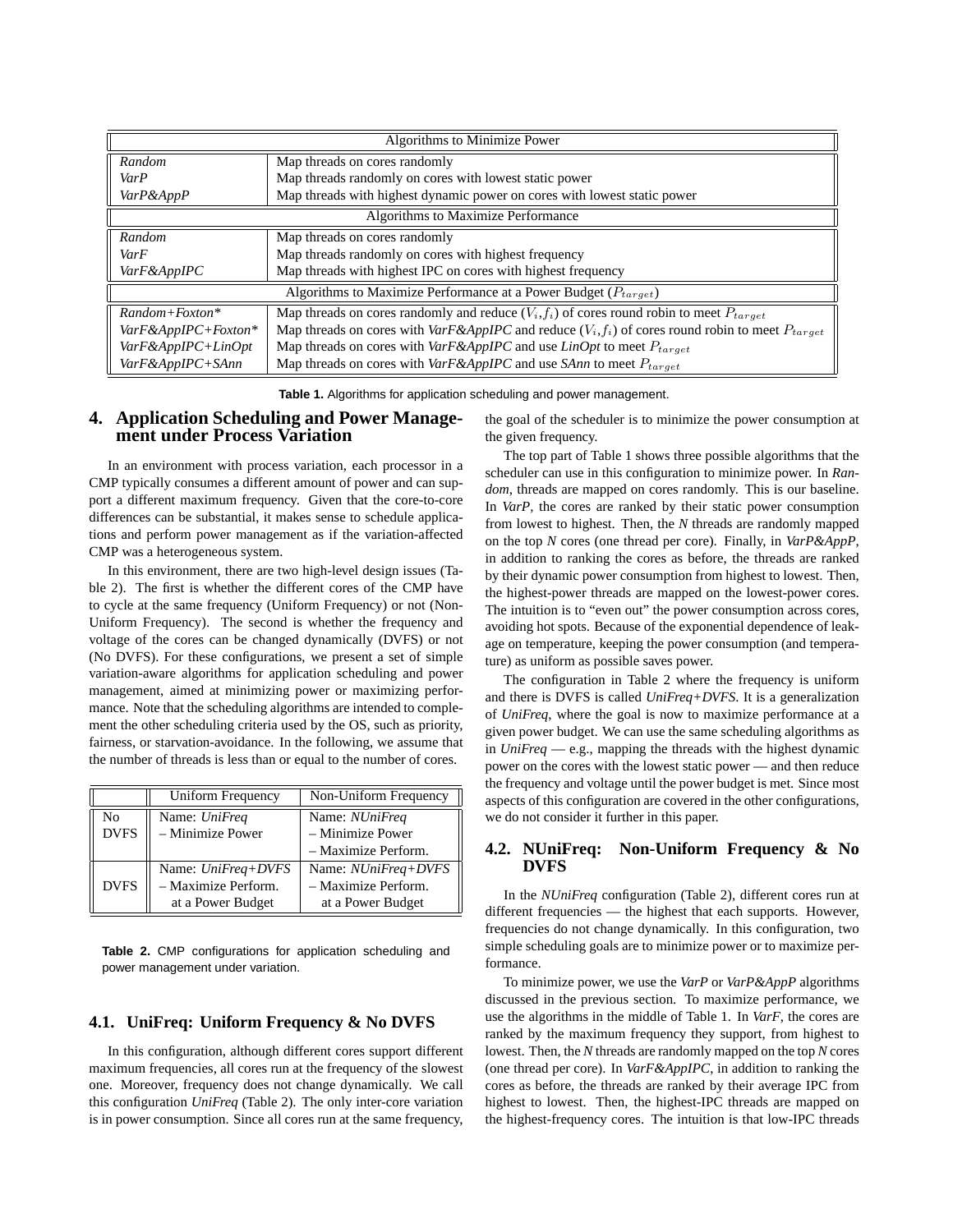typically benefit less from high frequency — because they are often memory-bound.

## **4.3. NUniFreq+DVFS: Non-Uniform Frequency & DVFS**

In this configuration, different cores run at different frequencies and DVFS can be applied independently to each core. We call this configuration *NUniFreq+DVFS* (Table 2). In this configuration, the most obvious optimization goal is to maximize performance at a given power budget. Given the complexity of this environment, where the algorithms for scheduling and for power management interact, a global optimization solution is required.

The lower part of Table 1 shows possible algorithms to maximize performance at the target power. To simplify the problem, we construct each algorithm in two steps. First, we select one of the scheduling algorithms that maximizes performance (*VarF* or *VarF&AppIPC*), to map the threads to cores. Then, we use a power management algorithm to find the best  $(V_i, f_i)$  pair for each active core *i*, that maximizes overall performance while keeping the total power no higher than  $P_{target}$ .

Because of the non-linear dependence of power on *V*, and the exponential size of the search space, finding the optimal solution to the second part of the problem is very expensive. Previous solutions that have looked at global optimization of DVFS on CMPs [12] have used an *exhaustive* search through the solution space. This is feasible only for very small systems and does not scale. For a system like the one we evaluate (a 20-core CMP with many percore voltage-frequency pairs), exhaustive search is too expensive.

Our approach is to reduce the problem to a linear optimization problem, and then use linear programming [24] to solve it. We call our algorithm *LinOpt*. Moreover, we also compare *LinOpt* to a more complex non-linear algorithm based on simulated annealing (*SAnn*), which provides a solution that is very close to the optimal one.

Overall, we examine the following algorithms (Table 1). In *Random+Foxton\**, we map threads on cores randomly. Then, from among the active cores, we select one core at a time in a roundrobin manner, and reduce that core's  $(V_i, f_i)$  one step. We stop when the chip-wide  $P_{target}$  constraint is satisfied and a per-core power constraint  $(P_{\text{corema}})$  is satisfied for all cores. This power management algorithm is the simplest one, and a small extension over the one implemented by the Foxton controller in the Itanium II  $[22]$  — where the two cores have the same  $(V,f)$  pair. We use *Random+Foxton\** as our baseline algorithm.

In the other algorithms, we map threads on cores using *VarF&AppIPC* and then use different power management algorithms to set the  $(V_i, f_i)$  pair for each active core *i*. Specifically, we consider *VarF&AppIPC+Foxton\**, *VarF&AppIPC+LinOpt*, and *VarF&AppIPC+SAnn*. To be effective, both *LinOpt* and *SAnn* have the same goal as the *VarF&AppIPC* scheduling algorithm, namely to maximize performance. In the following, we present the *LinOpt* and *SAnn* algorithms.

#### **4.3.1. LinOpt: Power Management Using Linear Programming**

Linear programming [24] is a mathematical technique for solving linear optimization problems of the following form: for  $N$  independent variables  $x_1, ..., x_N$ , maximize the objective function:

$$
g = a_1 x_1 + a_2 x_2 + \dots + a_N x_N
$$

subject to N primary constraints  $x_1 \geq 0, x_2 \geq 0, ..., x_N \geq 0$  and to any number of additional constraints of the form:

$$
b_1x_1 + b_2x_2 + \dots + b_Nx_N + b \le B
$$

where  $a_{1..N}, b_{1..N}, b$  and B are problem-specific constants.

The problem we want to optimize is the following. Given a set of  $N$  cores  $C_{1..N}$  that can each run at  $M$  different voltage levels  $V_{1..M}$  (each with its corresponding frequency), find the best selection of voltage levels  $(v_1, ..., v_N)$  for cores  $C_{1..N}$  that maximizes the average throughput (*TP*) subject to the following constraints: (i) the total chip power is less than  $P_{target}$  and (ii) the power of each core is less than  $P_{coremax}$ .

We would like to express this problem as a linear optimization problem. To do this, we need to make sure that the objective function as well as all the constraint inequalities are linear functions. This requires some approximation.

We start with the objective function, which is the average throughput *TP*, measured in millions of instructions per second (MIPS). If we call  $tp_i$  the throughput of core  $i$ , we have:

$$
TP = \frac{tp_1 + tp_2 + \dots + tp_N}{N}
$$

We express *TP* as a linear function of the variables we are trying to find, namely the set of optimal voltage levels  $(v_1, ..., v_N)$  for the cores. By definition,  $tp_i = f_i \times ipc_i$ , where  $f_i$  is the frequency of core i and  $ipc_i$  is the IPC of the thread running on i. Now,  $f_i$ is largely a linear function of  $v_i$  — with parameters that depend on the core used. Moreover, to a first approximation, we can assume that  $inc<sub>i</sub>$  is not a function of the frequency. In reality, of course, the IPC changes with frequency — mostly because of off-chip accesses. However, we can neglect this dependence because the change in a thread's IPC as we vary frequency is typically smaller than the change in IPC across threads. Consequently, we can write  $tp_i$  =  $a_i v_i$ , where  $a_i$  is a constant that depends on the thread and on the core. We obtain, for a given assignment of threads to cores:

$$
TP = \frac{a_1}{N}v_1 + \frac{a_2}{N}v_2 + \dots + \frac{a_N}{N}v_N
$$

where  $v_{1..N}$  are the set of voltages we are trying to find. Next, we define the constraints of the optimization problem. Two trivial sets of constraints are the upper and lower bounds on the values of  $v_{1..N}$ :

$$
v_1, v_2, ... v_N \le V_{high}
$$
 and  $v_1, v_2, ... v_N \ge V_{low}$ 

Next, we define the main constraint, which specifies that the total CMP power is less than  $P_{target}$ . For this, we need to express the total power of each core  $i$  as a linear function of supply voltage as  $p_i = b_i v_i + c_i$ , where  $b_i$  and  $c_i$  are both core- and thread-specific constants. In reality, the total power of a core is clearly not a linear function of supply voltage — dynamic power is quadratic in supply voltage (or cubic, if we add the corresponding change in frequency) and static power is more than linear. However, in practice, the solutions that we obtain with this linear approximation are good. They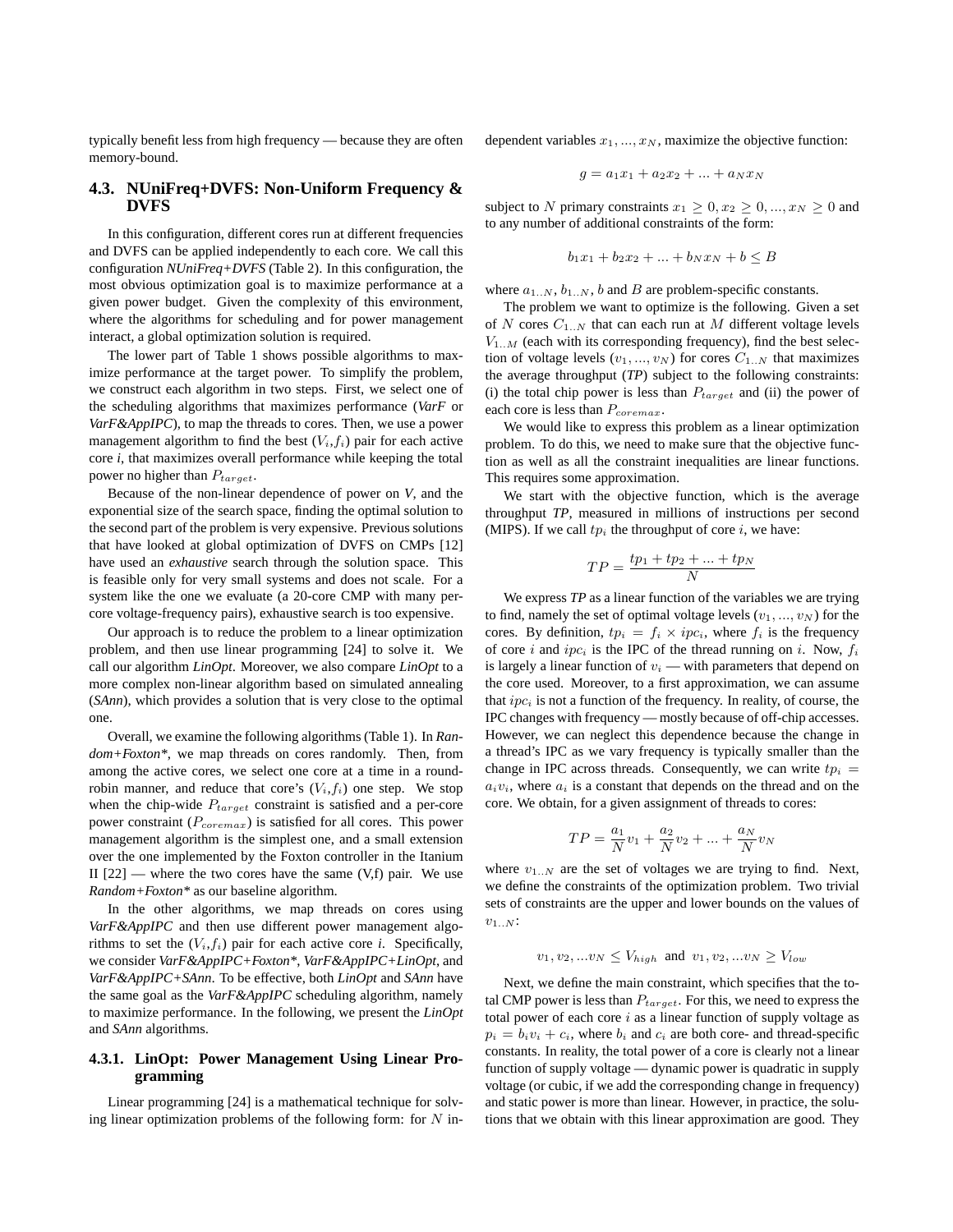satisfy the power constraints with little slack and provide a performance very close to that obtained with more time consuming, non-linear formulations. This will be shown in Section 7.5.

Because of variation, we cannot generate the  $p = f(v)$  function analytically. Instead, we experimentally measure the power of a thread-core pair at three voltage levels, namely  $V_{low}$ ,  $V_{high}$  and  $V_{mid}$  (the average of the two). Then, as shown in Figure 1, we find the values of the constants  $b_i$  and  $c_i$  that minimize the differences  $dErr$  for all three points.



**Figure 1.** Linear approximation of the power dependence on voltage.

The  $P_{target}$  constraint equation can then be written as follows, where all the  $c_{1..N}$  constants are folded into c:

$$
b_1v_1 + b_2v_2 + \dots + b_Nv_N + c \le P_{target}
$$

Finally, the last set of constraints specifies that the power  $p_{1..N}$ of each core should be less than  $P_{\text{coremax}}$ :

$$
b_i v_i + c_i \le P_{\text{coremax}}, \forall i \in 1..N
$$

There are several techniques for solving linear programming problems. We choose the Simplex method [24] because it is relatively straightforward to implement and, in practice, it is often fast to compute.

The inputs to *LinOpt* are the constants  $a_{1..N}$ ,  $b_{1..N}$  and  $c_{1..N}$ , as well as the power constraints  $P_{target}$  and  $P_{coremax}$ . In Section 5, we show how we use profiling to compute these constants. The output of *LinOpt* is the best voltage for each core  $(v_1, ..., v_N)$ .

#### **4.3.2. Other Global Optimization Solutions**

We also examine solving the optimization problem of Section 4.3.1 using a non-linear algorithm. We choose simulated annealing (*SAnn*) — a well-known probabilistic algorithm for solving global optimization problems [17]. The goal of *SAnn* is the same as the one used with *LinOpt*: maximize throughput under power constraints. For a given mapping of threads to cores, the search space of the *SAnn* algorithm consists of all possible combinations of voltage levels (and their corresponding frequency levels) for each of the cores.

Unlike *LinOpt*, *SAnn* computes the power at each voltage level accurately, without the linear approximation. This should allow *SAnn* to generate a better solution. However, unlike linear programming, simulated annealing may not find the global optimum and, instead, produce a local optimum. In practice, the results of Section 7 show that *SAnn* produces better results than *LinOpt*. However, *SAnn* is orders of magnitude slower than *LinOpt*, which makes it impractical for on-line use.

## **5. System Implementation**

Our target system is a CMP with many cores — 20 in our evaluation. The algorithms for application scheduling and power management of Section 4 are run by supervisor code. The power management algorithm can be run by either a core or a Power Management Unit (PMU) as in the Itanium II [22]. The application scheduling and power management algorithms may use profile information about core frequency and power, or application dynamic power and IPC. In what follows, we briefly outline the frequency, voltage and power control, and the profiling support.

#### **5.1. Frequency, Voltage and Power Control**

A CMP with per-core frequency control requires separate PLLs to generate the clock signal for each core. These PLLs are controlled independently. Moreover, there is a synchronization mechanism between the different frequency domains, such as FIFO buffers. All this support is already present in AMD's Quad-Core Opteron [6].

To support per-core voltage control, the CMP needs per-core power grids and voltage regulators that generate the different voltages. Currently, such regulators are on the board, but new technologies will soon make it possible to place them on the processor package or even on the die [16]. In this case, voltage transition speeds will be orders of magnitude faster. In this paper, however, we conservatively assume that the voltage and frequency transition speeds are those of current systems such as Xscale [4].

To run a power management algorithm such as *LinOpt*, we need on-chip sensors that provide power consumption information as in Itanium II [22], on a per-core basis. If a PMU is used to run the algorithm, a simple on-chip design like the controller in Itanium II can be used. Such a design consumes less than 0.5W and takes up less than 0.5% of the die area.

Figure 2 shows a timeline of the execution of the algorithms. At every OS scheduling interval, the OS revisits its assignment of threads to cores using one of the scheduling algorithms — for instance, *VarF&AppIPC*. At more frequent intervals, e.g., every 10ms, the *LinOpt* algorithm runs and sets the cores to the best  $(V, f)$ pairs.



**Figure 2.** Execution timeline for application scheduling and *LinOpt* invocation.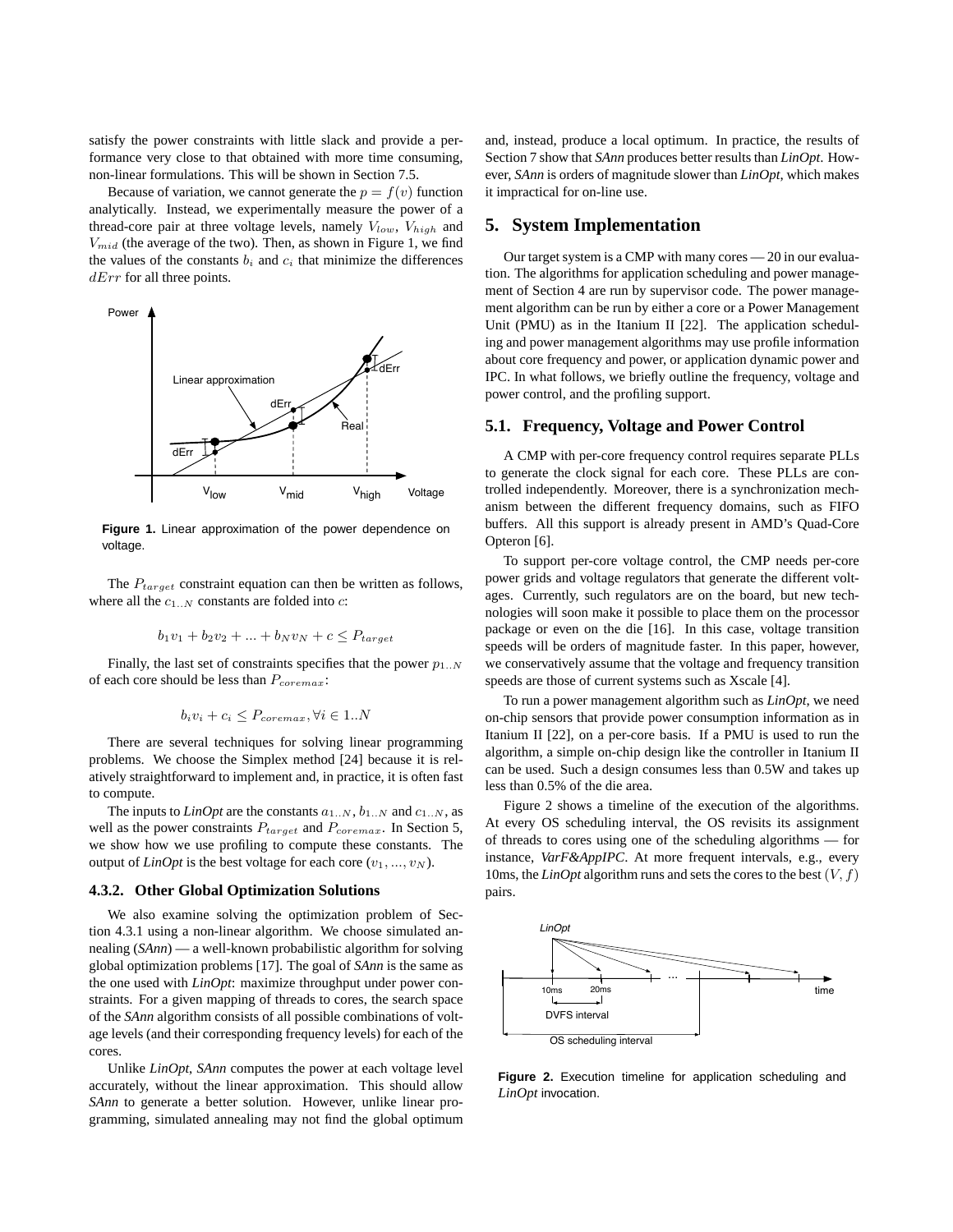| Algorithm |             | Profile Information Required                                                    |  |  |  |  |  |
|-----------|-------------|---------------------------------------------------------------------------------|--|--|--|--|--|
|           | VarP        | For each core: static power consumption at the maximum voltage                  |  |  |  |  |  |
|           | VarP&AppP   | For each core: static power consumption at each voltage level                   |  |  |  |  |  |
| Sched.    |             | For each thread: dynamic power consumption while running on one random core     |  |  |  |  |  |
|           | VarF        | For each core: maximum frequency supported at the maximum voltage               |  |  |  |  |  |
|           | VarF&AppIPC | For each core: maximum frequency supported at the maximum voltage               |  |  |  |  |  |
|           |             | For each thread: IPC while running on one random core                           |  |  |  |  |  |
|           | Foxton*     |                                                                                 |  |  |  |  |  |
| Power     |             | For each core: table of (voltage, frequency) pairs                              |  |  |  |  |  |
| Manag.    | LinOpt      | For each selected thread-core pair: IPC of the thread while running on the core |  |  |  |  |  |
|           |             | For each selected thread-core pair: total power at 3 (or 2) voltage levels      |  |  |  |  |  |

**Table 3.** Profile information needed for the application scheduling and power management algorithms.

#### **5.2. Profiling Support**

For the application scheduling and power management algorithms to be effective, they need some profile information. Some of this information is provided by the chip manufacturer, while other is provided dynamically by sensors as applications execute. Table 3 summarizes the profile information needed for each application scheduling and power management algorithm.

For the *VarP* scheduling algorithm, we need, for each core, the static power consumption at the maximum voltage. This is provided by the manufacturer, who measures the power while keeping the chip under zero load. Note that this is only an estimate of the actual static power of the cores at run time because the static power is heavily dependent on the temperature. However, it is good enough because we are only interested in a *ranking* of cores based on their static power.

For the *VarP&AppP* algorithm, we need, for each core, the static power consumption at *each* voltage level (Table 3). The reason why it is not enough to get the static power at only a single voltage will be clear later. All these values are also provided by the manufacturer. In addition, we need, for each thread, the dynamic power it consumes while running on one random core (Table 3). This information is obtained by reading the power sensors in the core for a given section of the thread's execution. The measured power is the total power, so we need to subtract the static power. Since the core may be running at a voltage different than the maximum value, we need to know the static power consumption at the current voltage — hence the need for the previous information.

Note that each thread is profiled on a potentially different core. To compare the resulting dynamic powers obtained, the power measured is scaled according to the frequency and voltage of the particular core used. We assume that the other factors that determine the dynamic power are largely constant across cores. Again, these measurements are good enough because we are only interested in a ranking of threads based on their dynamic power.

The *VarF* algorithm needs, for each core, the maximum frequency supported at the maximum voltage. This is provided by the manufacturer.

The *VarF&AppIPC* algorithm additionally needs, for each thread, the IPC it delivers while running on one random core (Table 3). The IPC is obtained by reading simple performance counters in the core for a given section of the thread's execution. Each thread is profiled on a potentially different core. As indicated in Section 4.3.1, we assume that the IPC changes negligibly with frequency and voltage changes — although a correction could be made

based on the measured miss rate. We also assume that no other core property affects the IPC. Again, we are only interested in a ranking of threads based on their IPC.

We now consider the power management algorithms. *Foxton\** needs no profile information. *Linopt*, as described in Section 4.3.1, needs some additional information (Table 3). First, for each core, it needs a table of (voltage, frequency) pairs. This table is supplied by the manufacturer. Then, for each of the thread-core pairs selected by the scheduling algorithm, we need the IPC of the thread while running on the core. As indicated before, this is obtained dynamically with performance counters and is assumed largely independent of the frequency and voltage. With these two sets of values, we can generate the  $a_{1..N}$  constants of Section 4.3.1.

Finally, for each of the thread-core pairs selected by the scheduling algorithm, we need the power consumed at three (or at the very least two) voltages. This information allows us to generate a curve like Figure 1 for each of the selected thread-core pairs, and then generate the  $b_{1..N}$  and  $c_{1..N}$  constants of Section 4.3.1. This information is obtained dynamically with power sensors in the cores.

Since the IPC and power of a thread-core pair changes with time, IPC and power profiling is on all the time, and the *Linopt* algorithm is run periodically at short intervals. At longer intervals, we run the scheduling algorithm, which may change the assignment of threads to cores based on the new conditions. This is shown in Figure 2.

Note that, in all algorithms, the system continuously monitors the total power and the per-core powers. These values are compared to  $P_{target}$  and  $P_{coremax}$ , respectively.

## **6. Evaluation Methodology**

We use the SESC cycle-accurate execution-driven simulator [26] to model a large CMP with 20 2-issue out-of-order cores on 32nm technology. Each core is like an Alpha 21264. Figure 3 shows the floorplan of the CMP and Table 4 summarizes the architecture configuration. In the following, we discuss the different parts of our infrastructure.

## **6.1. Variation Model Parameters**

To model WID variation, we use the VARIUS model [30, 37] to generate  $V_{\text{th}}$  and  $L_{\text{eff}}$  variation maps. We then superimpose these maps on our floorplan as shown in Figure 3. This allows us to model how variation affects core power and frequency.

Table 4 shows some of the process parameters used. There is little public-domain information on likely values for  $V_{th} \sigma / \mu$  and φ. For  $\sigma/\mu$ , the 1999 ITRS [13] gave a design target of 0.06 for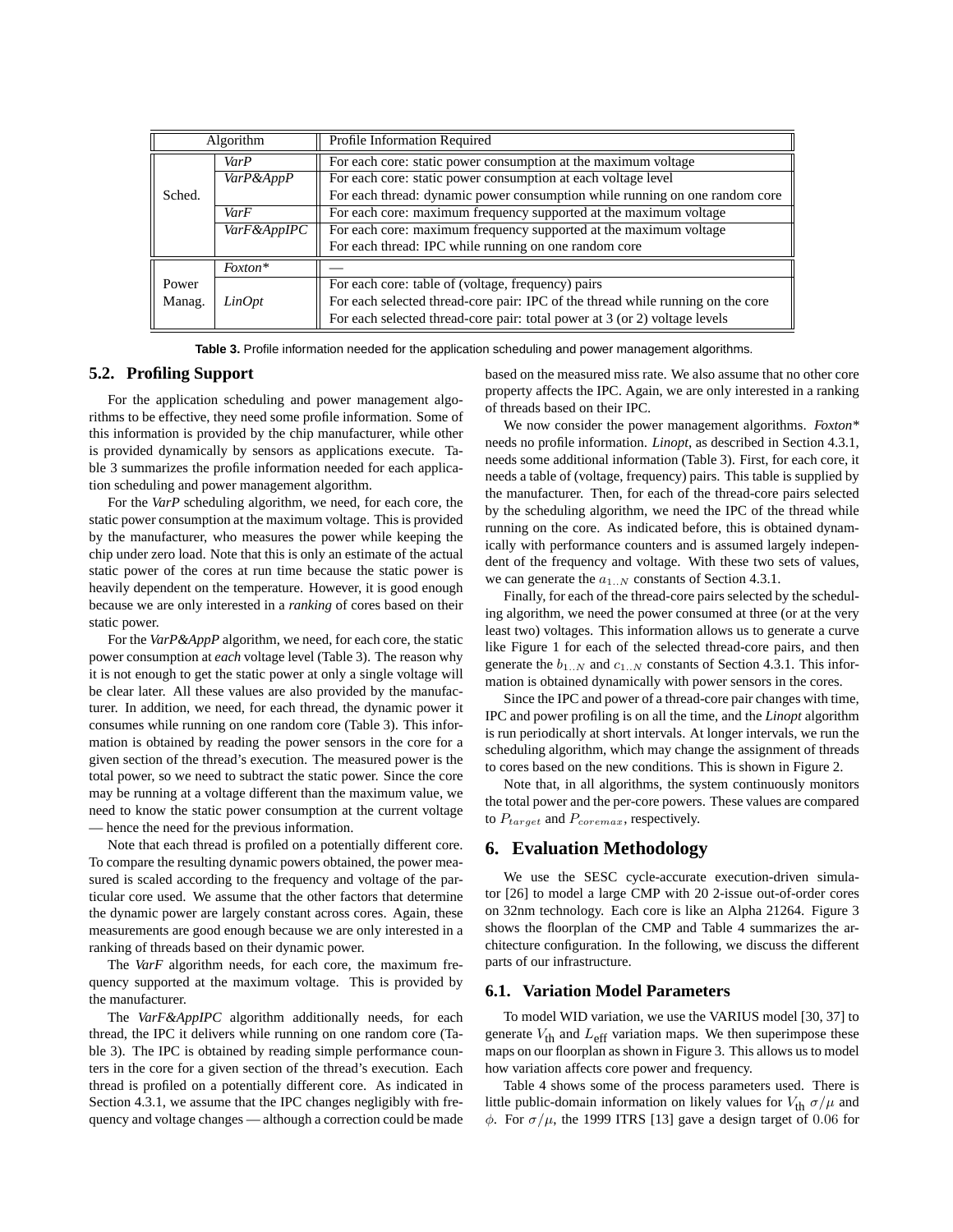

**Figure 3.** Floorplan of the 20-core CMP and superimposition of a  $V_{\text{th}}$  variation map.

| Overall: CMP with 20 out-of-order Alpha 21264-like procs.   |  |  |  |  |  |  |  |
|-------------------------------------------------------------|--|--|--|--|--|--|--|
| Technology: 32nm, 4GHz (nominal)                            |  |  |  |  |  |  |  |
| Branch prediction: 4K-entry BTB, 7-cycle mispred. penalty   |  |  |  |  |  |  |  |
| Core fetch/issue/commit width: 4/2/2                        |  |  |  |  |  |  |  |
| Register file size: 80 entry; Scheduler size: 20 fp, 40 int |  |  |  |  |  |  |  |
| Private data and instr. L1: 2-way 16K each; 2-cycle access  |  |  |  |  |  |  |  |
| Shared L2: 8-way 8 MB; 8-12 cycle access                    |  |  |  |  |  |  |  |
| Cache line size: 64 bytes all                               |  |  |  |  |  |  |  |
| Memory access time: 400 cycles                              |  |  |  |  |  |  |  |
| Die size: $340mm^2$ ; $V_{DD}$ : 0.6-1V (default is 1V)     |  |  |  |  |  |  |  |
| Number of dies per experiment: 200                          |  |  |  |  |  |  |  |
| $V_{\text{th}}$ : $\mu$ : 250mV at 60 <sup>o</sup> C        |  |  |  |  |  |  |  |
| $\sigma/\mu$ : 0.03-0.12 (default is 0.12)                  |  |  |  |  |  |  |  |
| $\phi$ (fraction of chip's width): 0.5                      |  |  |  |  |  |  |  |

**Table 4.** Summary of the architecture configuration.

year 2006 (although no solution existed); however, the projection has been discontinued since 1999. Toyoda [38] presents a measured  $\sigma/\mu = 0.07$  for  $V_{\text{th}}$  in chips at  $130nm$  technology. In this paper, we consider a range of values for  $V_{th}$ 's  $\sigma/\mu$ , namely 0.03– 0.12, and use as default 0.12. Moreover, we assume that the random and systematic components have equal variances. For  $\phi$ , we use Friedberg's *et al.* [8] measurement that the gate length had a correlation range close to 0.5 of the chip's width. Since the systematic component of  $V_{\text{th}}$ 's variation directly depends on the gate length's variation, we set  $\phi = 0.5$  for  $V_{\text{th}}$ .

Based on the 1999 ITRS [13], we set  $L_{\text{eff}}$ 's  $\sigma/\mu$  to 0.5 of  $V_{\text{th}}$ 's  $\sigma/\mu$ . Moreover, for  $L_{\text{eff}}$ , we also assume that that the random and systematic components have equal variances, and that  $\phi = 0.5$ .

Each individual experiment uses a batch of 200 chips that have a different  $V_{\text{th}}$  (and  $L_{\text{eff}}$ ) map generated with the same  $\mu$ ,  $\sigma$ , and  $\phi$ . To generate each map, we use the geoR statistical package [27] of R [25]. We use a resolution of 1M points per chip.

#### **6.2. Power and Temperature Model**

To estimate power, we scale the results given by popular tools using technology projections from ITRS [14]. Specifically, we use SESC, which is augmented with dynamic power models from Wattch [3] to estimate dynamic power at a reference technology and frequency. In addition, we use HotLeakage [39] to estimate leakage power at the same reference technology. Then, we obtain ITRS's scaling projections for the per-transistor dynamic powerdelay product, and for the per-transistor static power. With these two factors, given that we keep the number of transistors constant as we scale, we can estimate the dynamic and leakage power for the scaled technology and frequency relative to the reference values.

We use HotSpot [31] to estimate on-chip temperatures. To do so, we use the iterative approach of Su *et al.* [35]: the temperature is estimated based on the current total power; the leakage power is estimated based on the current temperature; and the leakage power is included in the total power. This is repeated until convergence.

## **6.3. Critical Path Model**

To determine how the frequency of the processors is affected by variation, we need to model the structure and distribution of critical paths in the processors. For this, we use the models in [30], which include models for critical path distributions in pipeline stages with logic and in stages with memory structures. The distribution of critical path delays for logic stages is obtained using experimental data from Ernst *et al.* [7], who characterized a multiplier unit. For memory stages, [30] extends the model of Mukhopadhyay *et al.* [23] for the access time of a 6-transistor SRAM cell, to include the time to access the whole SRAM structure. With this model, we can estimate the frequency of the processors. We use CACTI 4.0 [36] to estimate path layouts and wire delays, and the alpha-power law [29] to compute gate delays.

#### **6.4. Workloads**

We evaluate our algorithms with a collection of applications from SPECint (*bzip2, crafty, gap, gzip, mcf, parser, twolf,* and *vortex*) and SPECfp (*applu, apsi, art, equake, mgrid,* and *swim*). We use applications from this pool to construct multi-programmed workloads that contain from 1 to 20 applications — where each application runs on a different core. This approach to construct workloads has been used elsewhere [12, 18]. Each experiment is repeated 20 times; each time with a different set of applications. We report the average outcome of the 20 trials.

We use the simulation points present in SESC to run the most representative phases of each application. Each application runs with the reference input set for about 12 billion instructions.

#### **6.5. Optimization Algorithms**

The *LinOpt* algorithm uses the Simplex method [24] to solve the linear optimization problem. We use profile information as described in Section 5.2 to generate all the constants required. To approximate the power dependence on voltage as in Figure 1, we measure the power at 1, 0.8, and 0.6V. In our experiments of Section 7, we run *LinOpt* every 10ms.

For *SAnn*, we use the implementation of simulated annealing in the R statistical package [25]. The goal of *SAnn* is the same as *LinOpt*: maximize throughput under power constraints. In *SAnn*, the initial values of voltage and frequency for each core are determined using a simple greedy heuristic. The initial Annealing Temperature (AT) is determined based on the complexity of the problem: for a large number of threads, more randomness is needed in the initial search and, therefore, a higher value of the initial AT is used. As the number of threads decreases, we use a lower initial AT. At each AT, the next point in the solution space is generated from a Gaussian Markov kernel with scale proportional to the current AT. The algorithm automatically decreases the AT according to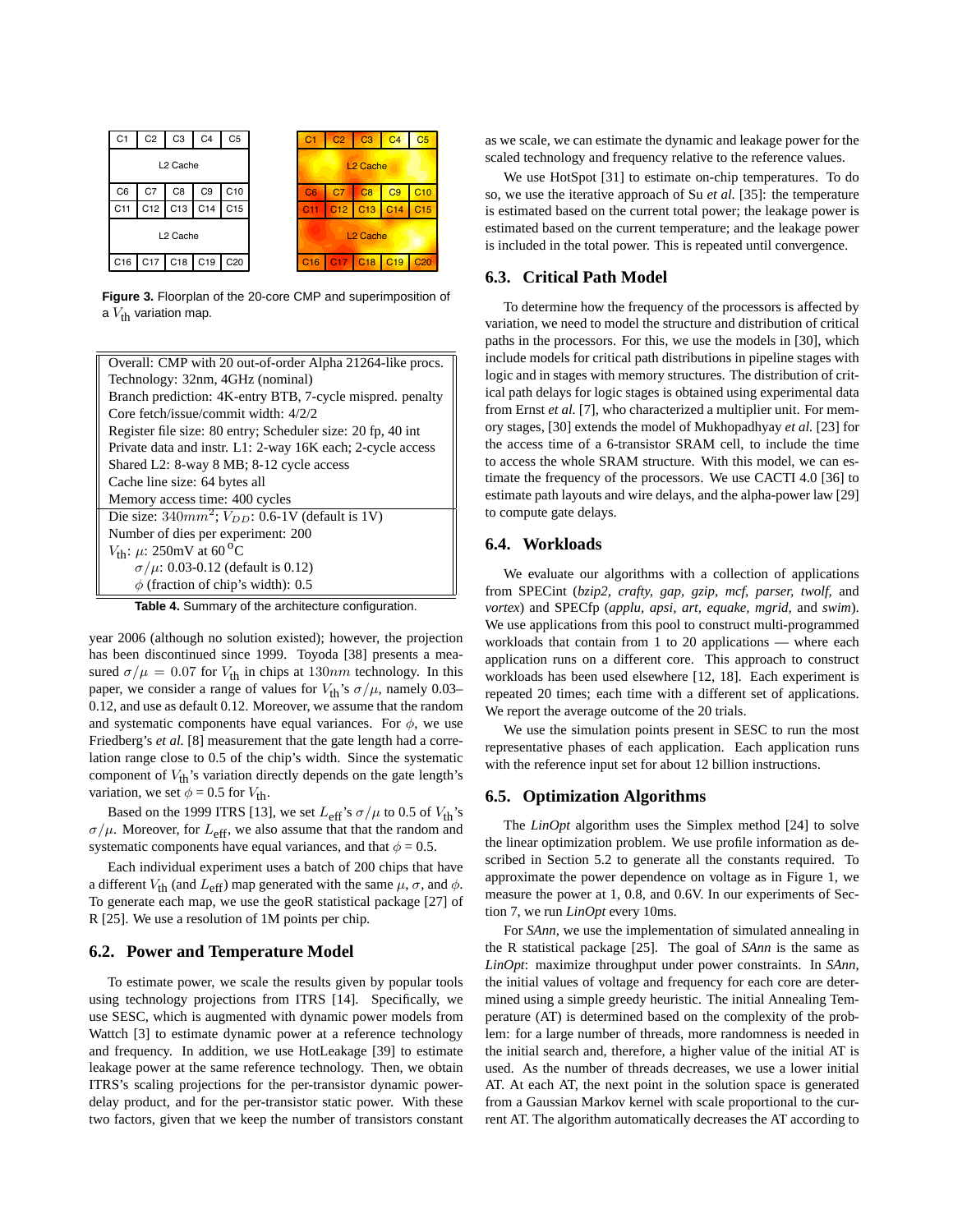a logarithmic cooling schedule. The algorithm stops after 1 million function evaluations.

We use the results of *SAnn* as an upper bound for what *LinOpt* can achieve. We therefore want to make sure that *SAnn* produces a solution as close to the optimal one as possible. Consequently, we tune the constants in *SAnn* by comparing its results, for several configurations, to an *exhaustive search* through the solution space. Since the exhaustive search is very time consuming, we can only perform it for configurations of up to 4 threads. In all these cases, the *SAnn* throughput results are within 1% of those for the exhaustive search.

## **6.6. Metrics**

In our evaluation, we use the following metrics: total power (which includes the static and dynamic powers of processors, L1 caches, and the L2 cache), average frequency of the active cores, throughput (measured in millions of instructions per second or MIPS), and the energy delay-square product  $(ED<sup>2</sup>)$ . We also give the weighted throughput [32], which uses the weighted IPCs of the applications. The weighted IPC of an application is computed as the application's IPC normalized to the application's IPC at reference conditions. This metric gives equal weight to all the applications when measuring total system throughput.

# **7. Evaluation**

We begin by examining the effect of process variation on core-to-core variation in power and frequency. Next, we evaluate the variation-aware algorithms for application scheduling and power management of Table 1 for the *UniFreq, NUniFreq*, and *NUniFreq+DVFS* configurations.

#### **7.1. Variation Effects on Power and Frequency**

To examine the potential of variation-aware algorithms, we measure the core-to-core variation. For a given die, we successively run all of our applications on a given core and compute the average power consumed by the core (which includes the L1 caches) per application. We repeat the experiment for all the cores. Then, we compute the ratio between the power consumed by the most powerconsuming core to the power of the least power-consuming core. Figure 4(a) shows the resulting ratio for all the 200 dies in the form of a histogram. We see that, in most of the dies, there is 40-70% variation in total power. The average is around 53%.

We now examine core-to-core frequency variation. Since circuit delay increases with temperature, we measure the frequency of each core at the maximum temperature that any application reaches, which we measure to be around  $95<sup>o</sup>C$ . Then, for each die, we compute the ratio between the frequencies of the fastest and the slowest cores. Figure 4(b) shows the resulting ratio for all the 200 dies in the form of a histogram. We see that, in most of the dies, there is 20-50% variation in core frequency. The average is around 33%.

Figure 5 shows how the average ratio between maximum and minimum core power (a) and frequency (b) changes with different values of  $V_{\text{th}} \sigma / \mu$ . As expected, the core-to-core variation in both power and frequency increases with larger  $\sigma/\mu$ . Even for a small  $\sigma/\mu$ =0.06, the variation is very significant. Consequently, variation-aware algorithms for application scheduling and power management have good potential.



**Figure 4.** Histograms of the ratio between the powers consumed by the most and least power-consuming cores in the die (a) and between the frequencies of the fastest and slowest cores in the die (b).



**Figure 5.** Average ratio between the maximum and minimum core power (a) and core frequency (b) for different values of  $V_{\text{th}}$  $\sigma/\mu$ , for 200 dies.

Due to variation, two different cores may achieve the same frequency at different voltage levels and with very different power costs. Moreover, the relative power efficiency of the two cores can change with the frequency. All this variation makes the job of a global power management scheme very challenging. As an illustration, we consider one sample die and identify the highest-frequency core (which we call *MaxF*) and the lowest-frequency one (which we call *MinF*). We run the *bzip2* application and, as we change the voltage levels, we measure the core power.

The result is shown in Figure 6. The figure shows the core power as a function of the frequency. Each core has a curve, where the dots represent voltage levels changing from 1V (top right) to 0.6V (bottom left). Power and frequency axes are normalized to the values for *MaxF* at 1V. The figure shows that, say, a 0.8 frequency can be obtained by *MaxF* at 0.7V or by *MinF* at 1V — but *MaxF* consumes less power. The figure also shows that, for frequencies below 0.74, *MinF* is more power efficient, while above that, *MaxF* is more efficient.

#### **7.2. Application Power and IPC**

Application scheduling and power management algorithms also leverage the fact that applications have a varied behavior. For example, Table 5 shows, for each of our applications, the average dynamic power of the core (which includes the L1 cache) at 4GHz and 1V, and the average IPC. From the table, we see that there is significant variation in both dynamic power (up to  $2.9 \times$ ) and IPC (up to  $12\times$ ) across applications.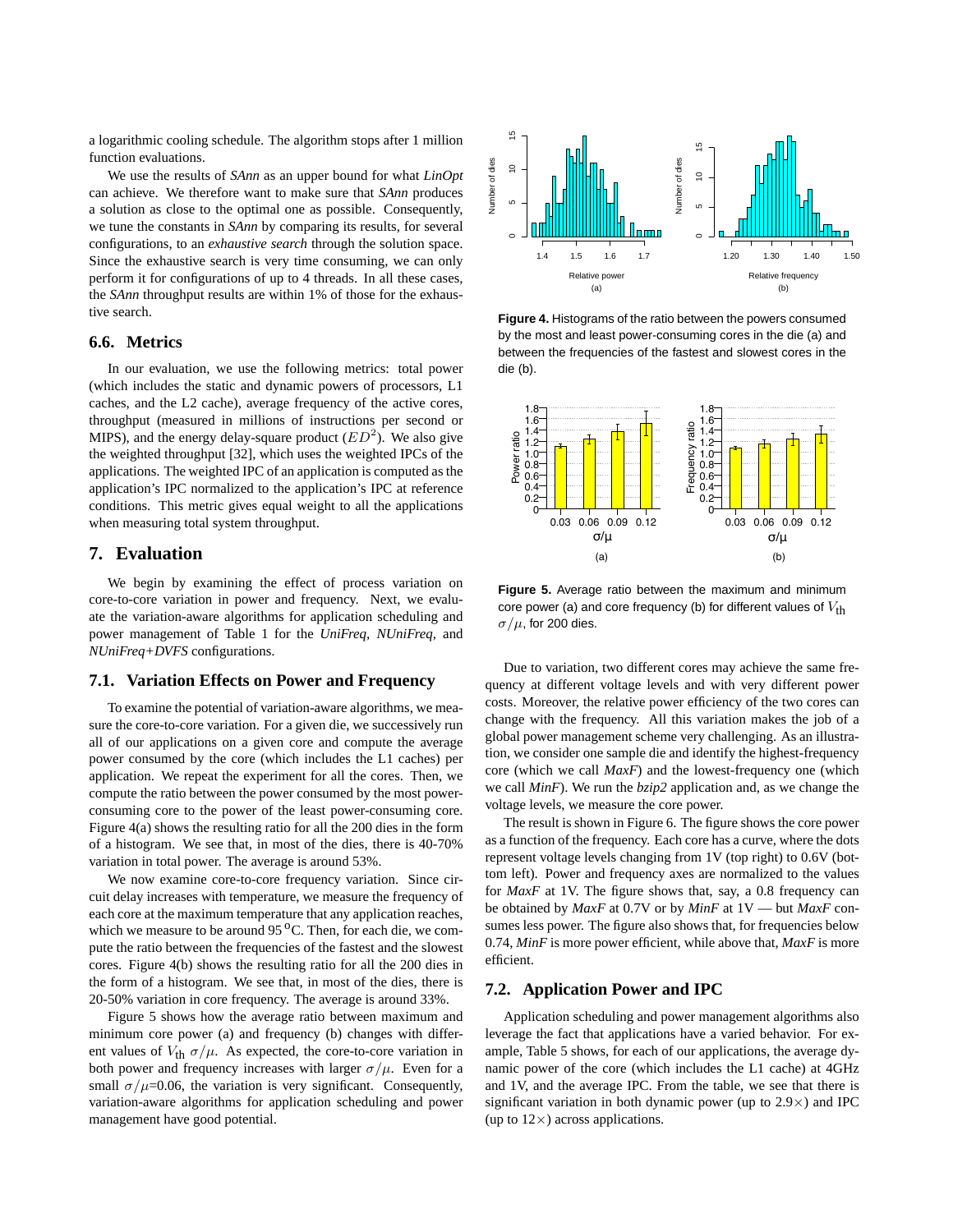|             | applu | apsi | art | $bz_1p_2$             | crafty | equake     | gap  | gzip           | mct | .<br>mgrid | parser    | swim     | twolf            | vortex         |
|-------------|-------|------|-----|-----------------------|--------|------------|------|----------------|-----|------------|-----------|----------|------------------|----------------|
| Dynamic     |       |      |     |                       |        |            |      |                |     |            |           |          |                  |                |
| power $(W)$ | 4.3   | 1.U  | 4.4 | $\sim$ $\sim$<br>ر. د | 3.9    | $\sim$ . 1 | ر. ر | <u>، ، ، ،</u> | سد  | 2.L        | $\sim$ .0 | <u>.</u> | $\sim$<br>ر. . ب | 4.4            |
| <b>IPC</b>  |       | v. 1 | 0.2 | 1.1                   | 1.1    | 0.3        | 1.0  | 0.7            | 0.1 | 0.4        | v.        | 0.3      | 0.4              | $\overline{1}$ |



**Table 5.** Average dynamic power of the core at 4GHz and 1V, and IPC for the applications used.

power at no cost in frequency, the  $ED^2$  reduction is largely the same as the power reduction in Figure 7(a).

# **7.4. NUniFreq: Non-Uniform Frequency & No DVFS**

*NUniFreq* allows each core to run at its maximum frequency. It can be shown that, under full occupancy (i.e., 20 threads), this increases the average core frequency by about 15% over *UniFreq* and increases the average power consumption by 10%. This in turn causes an average reduction in  $ED^2$  of almost 20% for our applications. In what follows, we examine how variation-aware scheduling can further improve on these gains.

We start by evaluating algorithms to minimize power, namely *VarP* and *VarP&AppP*. Figures 8(a)–(b) are similar to 7(a)–(b) for *NUniFreq*. Figure 8(a) shows that the savings due to *VarP* and *VarP&AppP* are 14% for 4 threads. They decrease for more threads.



**Figure 8.** Total power consumption (a) and  $ED^2$  (b) relative to *Random* in *NUniFreq*.

Figure 8(b) shows that these algorithms reduce  $ED^2$  less than they did in 7(b). This is because in *NUniFreq*, different cores have different frequencies and *VarP* and *VarP&AppP*, by selecting the least-consuming cores, they may also end up selecting the lowerfrequency ones, thus hurting  $ED^2$ .

We now consider algorithms to maximize performance, namely *VarF* and *VarF&AppIPC* (Table 1). Figure 9(a) shows the average frequency at which the threads run, normalized to that of *Random*. Recall that *VarF* and *VarF&AppIPC* select the same set of cores; therefore, their bars are the same. The figure shows that *VarF* increases the average frequency by 10% over *Random* for 4 threads. The frequency improvements decrease as the number of threads increases.

The benefits of *VarF&AppIPC* are apparent in Figure 9(b), which shows the average throughput in millions of instructions per second (MIPS) relative to *Random*. By scheduling high-IPC threads on high-frequency cores, *VarF&AppIPC* consistently delivers a higher throughput. Specifically, the throughput is 5–10% higher than *Random*. *VarF*, on the other hand, only delivers im-

**Figure 6.** Core power as a function of frequency for the highestand lowest-frequency cores in a sample die.

#### **7.3. UniFreq: Uniform Frequency & No DVFS**

The first configuration we evaluate is one with all the cores running at the same frequency and no DVFS. Figure 7(a) shows the total power consumed in the *Random*, *VarP* and *VarP&AppP* scheduling algorithms of Table 1, as we vary the number of threads in the workload. For a given number of threads, the bars are normalized to *Random*. Note that the cores that are not used are assumed to be powered off.



**Figure 7.** Total power consumption (a) and  $ED^2$  (b) relative to *Random* in *UniFreq*.

Focusing on *VarP*, we see that for a lightly-loaded system, the savings in power are substantial — around 10% for 4 threads in the system. As the system load increases and more threads have to be scheduled, the power savings decrease. This is because more of the high-power cores need to be included in the scheduling pool. For full utilization (20 threads), *VarP* shows no power improvement.

*VarP&AppP* consumes the same power as *VarP*. The power averaging effect sought with *VarP&AppP* is not significant enough to reduce the temperature noticeably and, therefore, reduce the leakage power.

Figure 7(b) shows the  $ED^2$  of the system for the different scheduling algorithms. Since *VarP* and *VarP&AppP* reduce the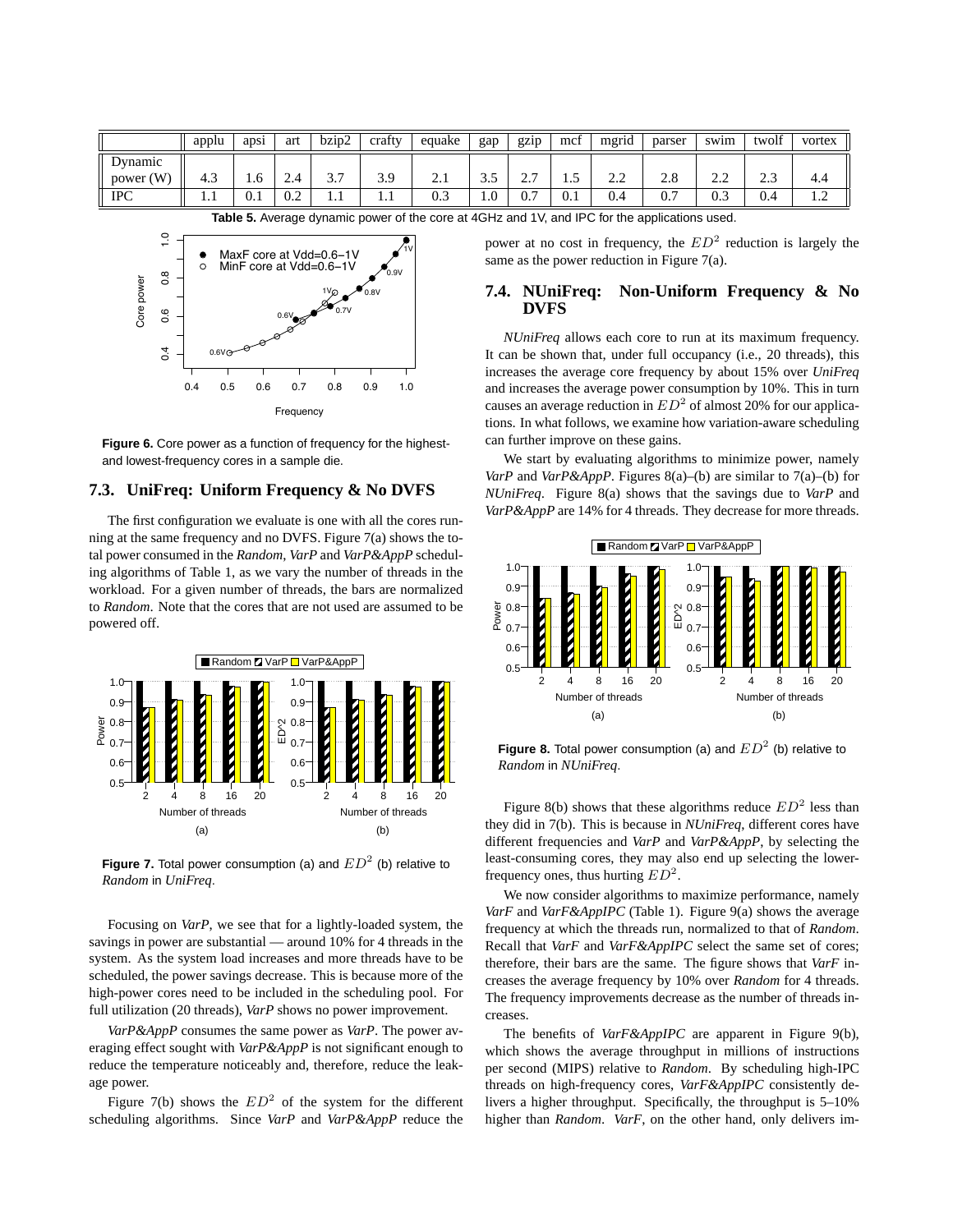

**Figure 9.** Average frequency (a) and average throughput (b) relative to *Random* in *NUniFreq*.

provements for lightly-loaded systems — for the 20-thread configuration, it effectively works as *Random*.

Finally, Figure 10 shows  $ED^2$  for the same algorithms. For lightly-loaded systems (4 threads or less), the higher throughputs of *VarF* and *VarF&AppIPC* come at the cost of a higher  $ED^2$ . This is because the high-frequency cores selected dissipate more power, and the increase in throughput does not compensate. However, under higher loads (8 to 20 threads), *VarF&AppIPC* has a substantially lower  $ED^2$  than *Random* or *VarF*. Specifically,  $VarF\&AppIPC$ 's  $ED^2$  is 10–13% lower than *Random*'s. The reason is that *VarF&AppIPC* increases the throughput substantially.



**Figure 10.**  $ED^2$  relative to *Random* in *NUniFreq*.

## **7.5. NUniFreq+DVFS: Non-Uniform Frequency & DVFS**

For *NUniFreq+DVFS*, we evaluate the algorithms in Table 1 that maximize performance at a given power budget, namely *Random+Foxton\**, *VarF&AppIPC+Foxton\**, *VarF&AppIPC+LinOpt*, and *VarF&AppIPC+SAnn*. We evaluate them under three Power Environments: *Low Power*, *Cost-Performance*, and *High Performance*. In these environments, the  $P_{target}$  when 20 threads are active is set to 50W, 75W, and 100W, respectively. When there are fewer threads,  $P_{target}$  is scaled down proportionally.

Figure 11(a) shows the average throughput of all the algorithms normalized to *Random+Foxton\**, in the *Cost-Performance* Power Environment. We show results for different loads on the system, ranging from 4 to 20 threads. We see that *VarF&AppIPC+Foxton\** only improves the average throughput by 4–6% for different numbers of threads. However, *VarF&AppIPC+LinOpt* is much more effective at boosting throughput. Specifically, it improves the average throughput by 12–17%. Moreover, its throughput is very close to that of *VarF&AppIPC+SAnn*. Indeed, *VarF&AppIPC+SAnn*'s throughput is only 2% higher. This is despite the fact that

*VarF&AppIPC+SAnn* is orders of magnitude more costly in computation time.



Figure 11. Average throughput (a) and  $ED^2$  (b) for different algorithms relative to *Random+Foxton\** in the *Cost-Performance* Power Environment.

Figure 11(b) shows the  $ED^2$  for the same experiment. We see that  $VarF\&AppIPC+LinOpt$  reduces  $ED^2$  by 30–38%. This is a very remarkable reduction, and is very close to that of *VarF&AppIPC+SAnn*.

We now compare the three Power Environments. Figure 12 shows the average throughput of the algorithms normalized to *Random+Foxton\** in the three Power Environments. All experiments are for 20-thread runs. We can see that the relative throughput gains of *VarF&AppIPC+LinOpt* are highest when the power target is low. The same is true for the other algorithms. For *VarF&AppIPC+LinOpt*, the average throughput gains in the *Low Power*, *Cost-Performance*, and *High Performance* environments are 16%, 12% and 11%, respectively.



**Figure 12.** Average throughput for different algorithms relative to *Random+Foxton\** in the three Power Environments. All experiments are for 20-thread runs.

Finally, we examine the impact of the algorithms on weighted throughput. This metric uses normalized IPC for each application and, therefore, is fairer to applications with low intrinsic IPC. Our algorithms improve throughput by adapting to IPC changes within each application — speeding up high-IPC sections and slowing down (and therefore saving power in) low-IPC sections.

Figure 13 shows the same experiments as Figure 11 but with weighted throughput as the optimization goal. We can see that the two figures are very similar, except for slightly smaller throughput improvements and  $ED^2$  reductions in Figure 13. For example,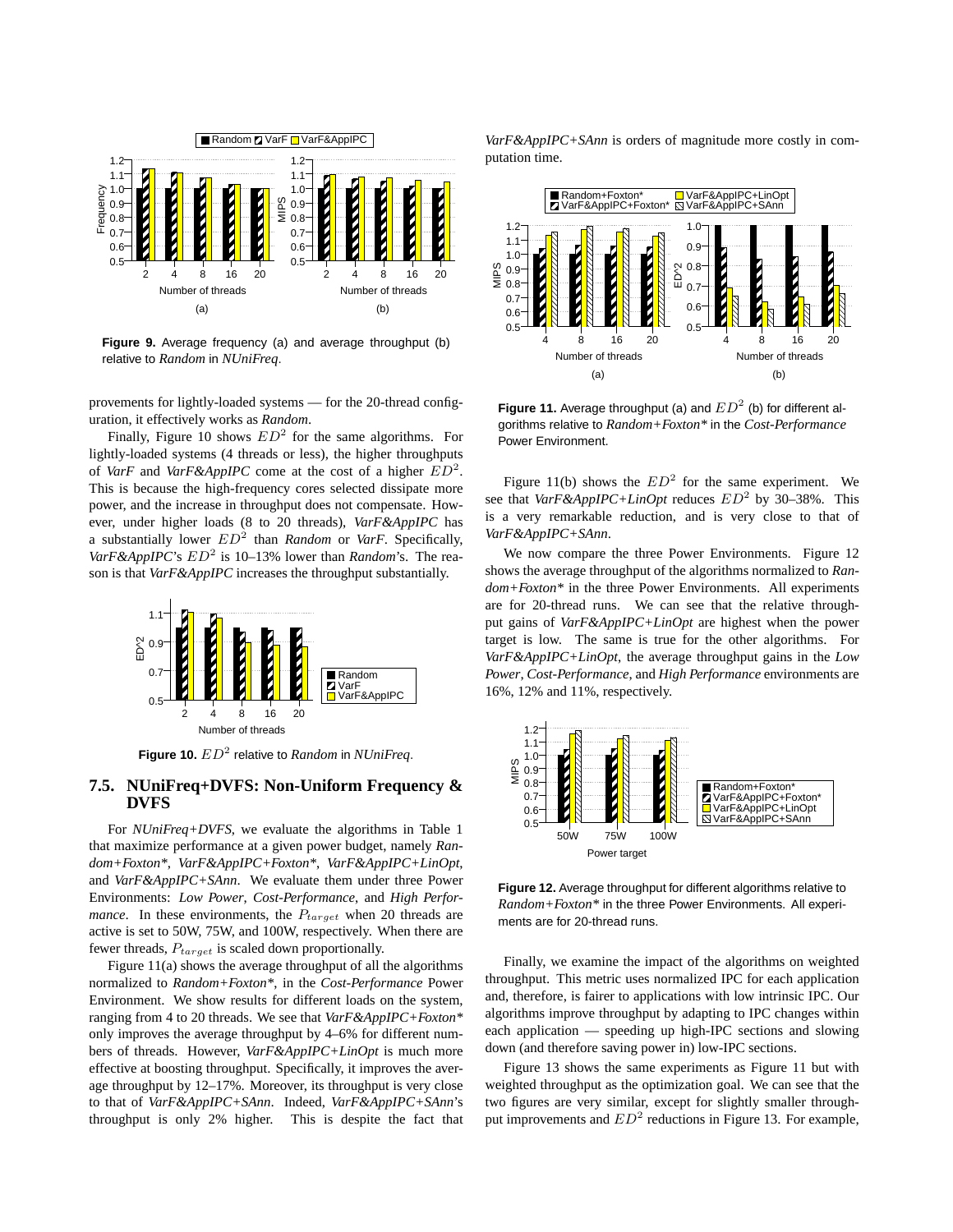*VarF&AppIPC+LinOpt* improves the weighted throughput by 9– 14% and reduces  $ED^2$  by 24-33% — rather than by 12-17% and 30–38%, respectively, in Figure 11.



**Figure 13.** Average weighted throughput (a) and weighted  $ED^2$ (b) for different algorithms relative to *Random+Foxton\** in the *Cost-Performance* Power Environment.

#### **7.5.1. LinOpt Granularity**

How often we run *LinOpt* impacts our ability to keep the system power close to  $P_{target}$ . Specifically, if we use long intervals between *LinOpt* runs, the power consumed is likely to deviate more from  $P_{target}$  than if we use short intervals. Figure 14 considers different interval durations and measures the deviation between power consumed and  $P_{target}$ . Deviation is measured as follows. At every ms, the average power consumed in the past 1ms is compared to  $P_{target}$  and the absolute difference is recorded. Then, all the values recorded in the interval between two *LinOpt* runs are averaged out and plotted in Figure 14. The figure includes lines for 20- and 4-thread runs.



**Figure 14.** Average deviation of power consumption from Ptarget for different intervals between *LinOpt* runs.

Figure 14 shows that, as we decrease the interval between *LinOpt* runs, the power deviation decreases. For the 10ms-intervals that we use in our experiments, the deviation is less than 1%.

#### **7.5.2. LinOpt Execution Time**

The Simplex method used to solve *LinOpt* is generally very fast. The algorithm involves a variable number of steps, where the computation time of each step is affected by the size of the problem (the number of threads that are scheduled) and the number of constraints. Figure 15 shows the execution time of the algorithm on a 4GHz processor like the one considered in this paper. The figure shows data for different numbers of running threads and the different Power Environments.



**Figure 15.** Execution time of the *LinOpt* algorithm for different numbers of threads in the three Power Environments.

The figure shows that the execution time increases with the number of threads. Moreover, it also increases as we go to less powerconstrained environments such as *High Performance*. This is because a less strict environment increases the search space, making it harder to find a solution. Overall, the longest running time is  $6\mu s$ . Since we run *LinOpt* every 10ms, the overhead is negligible.

# **8. Conclusions and Future Work**

As a result of within-die process variation, individual cores in a CMP differ substantially in both static power consumed and maximum frequency supported. This paper showed that these effects can be leveraged with variation-aware algorithms for application scheduling and power management.

This paper proposed variation-aware scheduling algorithms to save power or improve throughput, and variation-aware powermanagement DVFS algorithms to maximize throughput at a given power budget. One such power-management algorithm, called *LinOpt*, uses linear programming to find the best voltage and frequency levels for each of the cores in the CMP. *LinOpt* runs online periodically, using profile information provided by the chip manufacturer and by on-chip power and IPC sensors. In a 20 core CMP, the combination of variation-aware application scheduling and *LinOpt* increased the average throughput by 12–17% and reduced the average  $ED^2$  by 30–38% — all relative to using variation-aware scheduling together with a simple extension to Foxton's power management algorithm. Moreover, *LinOpt*'s throughput was within 2% of that of a simulated annealing algorithm, which had a computation time orders of magnitude higher.

We are working on several extensions to this work. One is to enhance our scheduling and power management algorithms with the additional goal of keeping the temperature of the CMP as uniform as possible. This can be achieved through aggressive migration of applications from active to inactive cores as in [9], and through temperature-aware mapping of applications to cores and assignment of (V,f) pairs. The result is likely to be fewer hot spots and lower power consumption, but it comes at the cost of increased complexity of the algorithms.

A second extension involves understanding how our variationaware algorithms affect CMP wearout. Finally, we are also extending the work by analyzing the impact of the algorithms on parallel applications.